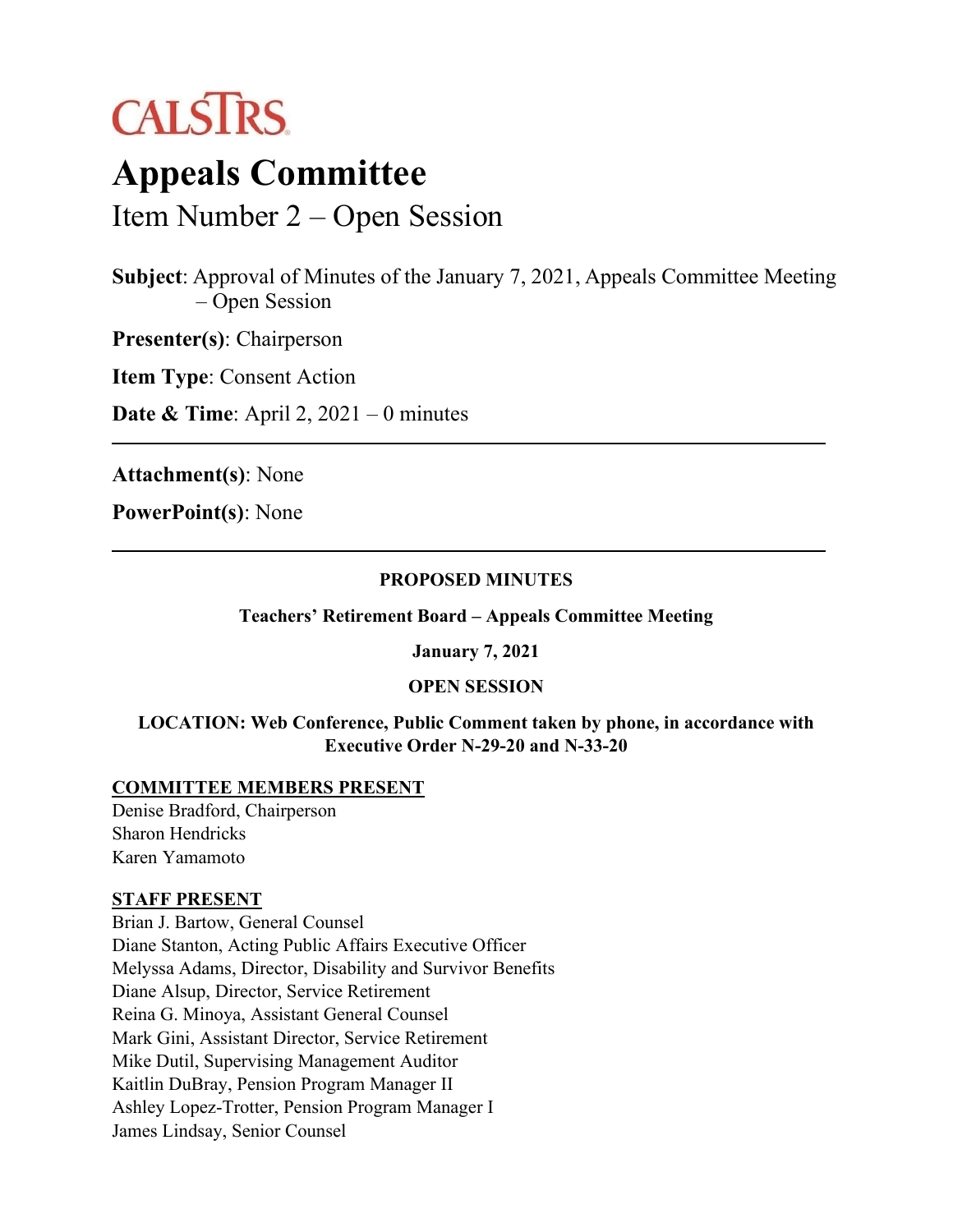Appeals Committee – Item 2 April 2, 2021 Page 2

David Walton, Pension Program Manager III Beth Ruggiero, Pension Program Manager I Jill Lukins, Assistant General Counsel Scott Brooks, Senior Counsel Kati Franck, Senior Counsel Summer Harrison, Senior Counsel Ryan Dunlevy, Counsel Jonathan Lopez, Counsel Braden Pate, Counsel Trevor Young, Counsel Saideh Dadras, Senior Counsel

### **OTHERS PRESENT**

Chris Waddell, Olson Remcho, LLP (Independent Counsel to the Appeals Committee) Joe Bartell, CTA Dana Dillon, CTA/NEA-Retired Liaison (former CalSTRS Board Chair) Phyllis Hall, CTA Rose Luna, CTA Orval Garrison, CTA/NEA-R Leonard Goldberg, CTA/UTLA Peter Morse, FACCC Dr. Sandy Keaton, UTLA-R Jennifer Baker, Murdoch, Walrath & Holmes Helio Brasil Chris Lp

A quorum being present, Chairperson Bradford called the Open Session meeting of the Appeals Committee meeting to order at 1:02 p.m.

# **I. APPROVAL OF COMMITTEE AGENDA (Item 1)**

**MOTION** duly made by Ms. Hendricks, seconded by Ms. Yamamoto, and carried to approve the Committee Agenda.

| Members Voting              | Ave | Nay | A bstain |
|-----------------------------|-----|-----|----------|
| Ms. Hendricks               |     |     |          |
| Ms. Yamamoto                |     |     |          |
| <b>Chairperson Bradford</b> |     |     |          |

# **II. APPROVAL OF MINUTES FOR THE SEPTEMBER 4, 2020, APPEALS COMMITTEE MEETING – OPEN SESSION (Item 2)**

**MOTION** duly made by Ms. Hendricks, seconded by Ms. Yamamoto, and carried to approve the minutes for the September 4, 2020, Appeals Committee meeting – Open Session.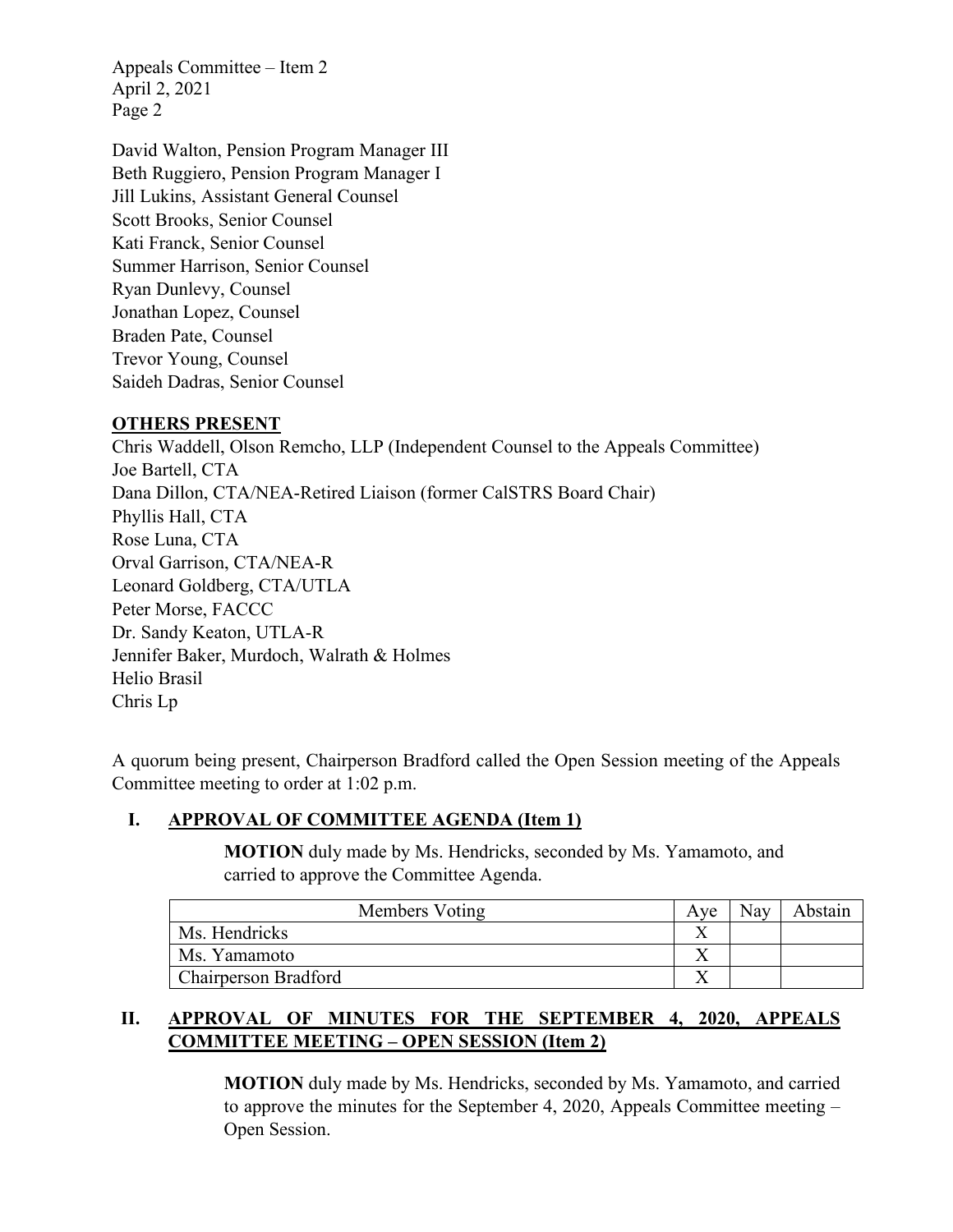| Members Voting              | Ave | Nay | Abstain |
|-----------------------------|-----|-----|---------|
| Ms. Hendricks               |     |     |         |
| Ms. Yamamoto                |     |     |         |
| <b>Chairperson Bradford</b> |     |     |         |

#### **III. CONSIDERATION OF PROPOSED ADMINISTRATIVE DECISION (Item 3):**

a. In the Matter of the Retirement Benefits of Marlene Finander

The committee received a presentation from Mr. Lindsay and Ms. Lopez-Trotter regarding the proposed decision by the administrative law judge for the case of *In the Matter of the Retirement Benefits of Marlene Finander*. The committee sought clarification about the service credit purchased by Ms. Finander and her years of service. The committee also inquired about adjustment letter notifications sent to the member and whether there was any correlation between those letters and Ms. Finander's claims. Staff recommended the committee adopt the proposed decision, with the technical and minor changes noted on the committee materials at APP9.

## **IV. EDUCATION: THE ADMINISTRATIVE REMEDY PROCESS FROM INTERNAL REVIEW TO COMMITTEE DECISION (Item 4)**

The committee received a presentation from Mr. Gini, Mr. Dutil and Ms. Minoya providing an overview of the internal administrative remedy process. The committee was provided an overview of the internal Decision-level process, the Executive Review process for final Determinations, and the Audit Services review process from initial findings to final audit reports. The committee was also provided information about the administrative hearing process after final Determinations are issued. The committee inquired about the timeline for internal reviews and members' timeline to respond to actions taken by CalSTRS. The committee also inquired about the interaction between audit findings and the appeals process.

### **V. EDUCATION: APPEAL ISSUES SERIES ON SERVICE RETIREMENT (Item 5)**

The committee received a presentation from Ms. DuBray reviewing the number of and subject matters addressed in Decision letters, Determination letters, and administrative hearings in Service Retirement for the last five fiscal years (2015/16 – 2019/20). The committee engaged in a discussion about the different trends identified during the covered period.

### **VI. STAFF REPORT (Item 6)**

The committee received a staff report from Ms. Minoya concerning anticipated proposed decisions, continuation of the educational series for the committee, and scheduling needs for future committee meetings.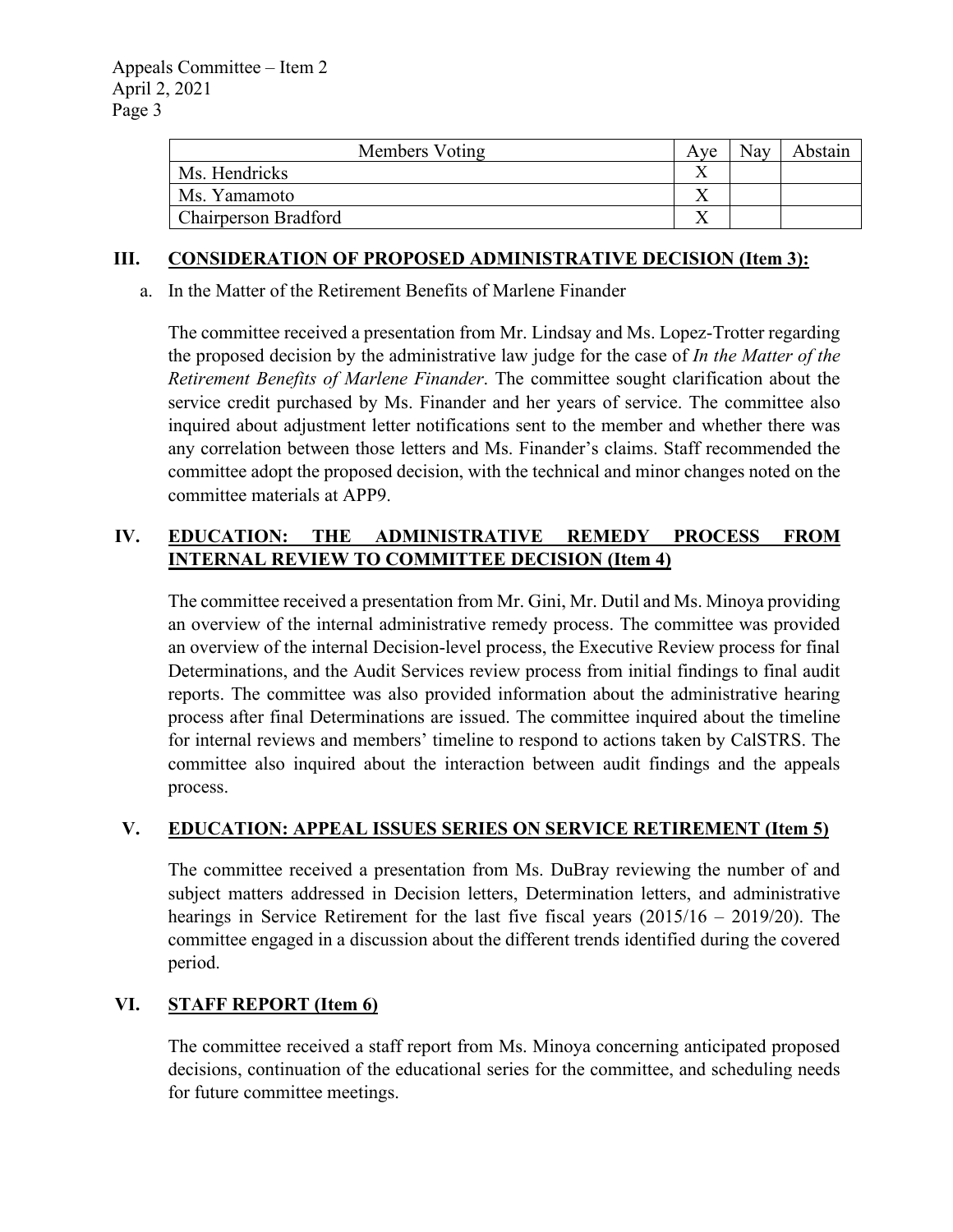Appeals Committee – Item 2 April 2, 2021 Page 4

### **VII. REVIEW OF INFORMATION REQUESTS (Item 7)**

There were no requests for information.

## **VIII. OPPORTUNITY FOR STATEMENTS FROM THE PUBLIC (Item 8)**

Mr. Lp commented on personnel issues.

There were no additional statements from the public.

### **RECESS**

The Open Session of the committee meeting recessed at 2:06 p.m. and the committee went into Closed Session. The committee reconvened in Open Session at 2:38 p.m.

# **IX. ANNOUCEMENT OF ACTION TAKEN ON PROPOSED ADMINISTRATIVE DECISION (Item 12)**

a. In the Matter of the Retirement Benefits of Marlene Finander

The committee adopted the proposed decision in *In the Matter of the Retirement Benefits of Marlene Finander*, with the technical and minor changes recommended by staff, as reflected below:

- (1) On page 2, Summary, line 4, change "earned" to "earnable."
- (2) On page 2, Summary, line 5, change "she" to "it."
- (3) On page 2, Summary, line 8, change "earned" to "earnable."
- (4) On page 4, paragraph 8, line 5, change "May 20, 2004" to "April 20, 2004."
- (5) On page 10, paragraph 18, line 13, change "May 20, 2004" to "April 20, 2004."
- (6) On page 15, paragraph 26, line 1, change "July 17, 2005" to "September 17, 2005."
- (7) On page 20, paragraph 35, line 1, change "April 18, 2018" to "December 14, 2018."
- (8) On page 20, paragraph 35, line 15, change "April 22, 2005" to "August 22, 2005."

# **X. ADJOURNMENT**

There being no further business to conduct, Chairperson Bradford adjourned the Appeals Committee meeting at 2:39 p.m.